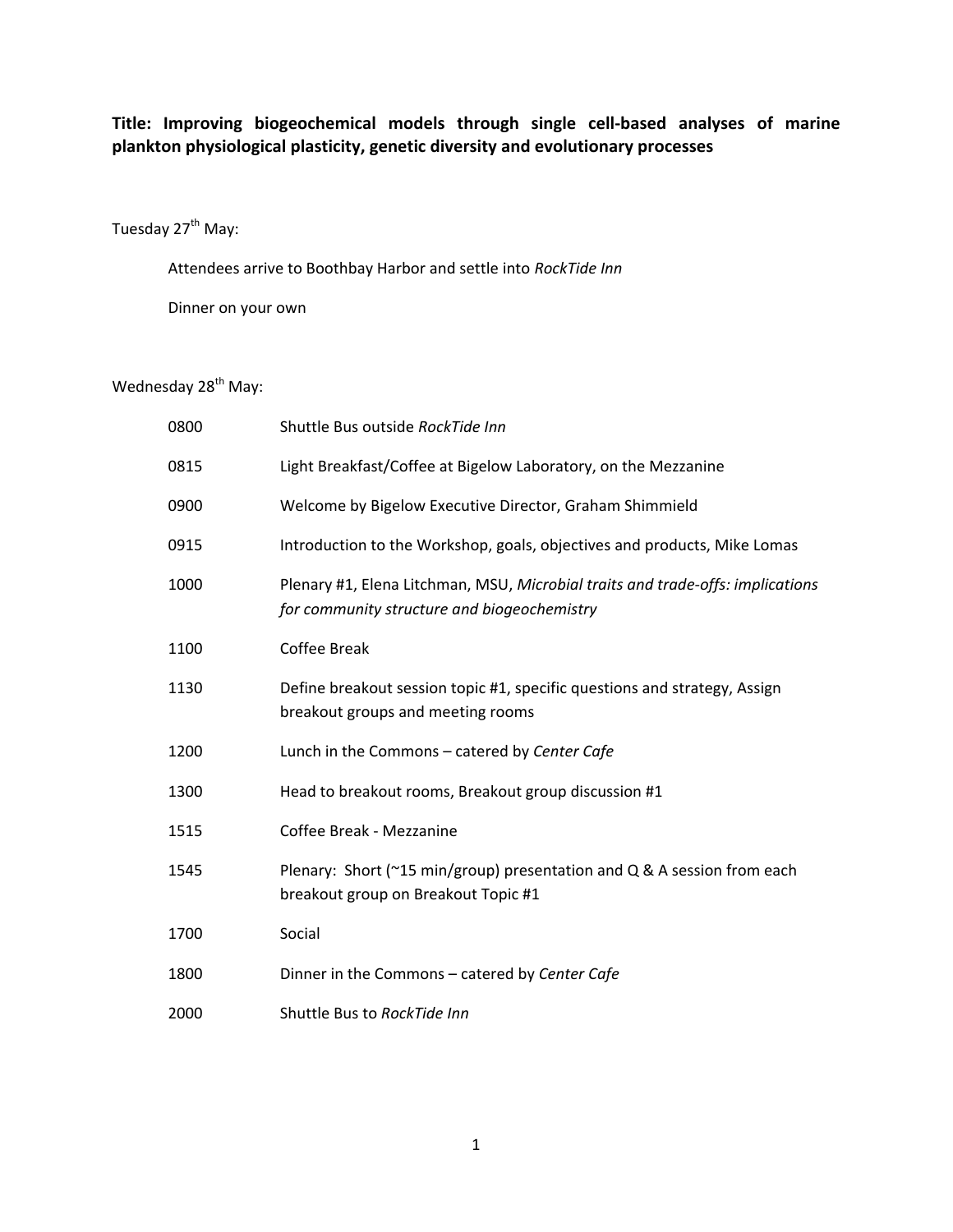## Thursday, 29<sup>th</sup> May

| 0800 | Shuttle Bus outside RockTide Inn                                                                                     |
|------|----------------------------------------------------------------------------------------------------------------------|
| 0815 | Light Breakfast at Bigelow Laboratory, on the Mezzanine                                                              |
| 0845 | Brief introduction to the day                                                                                        |
| 0900 | Plenary #2, Dave Hutchins, USC, Taxon-specific biogeochemistry in a changing<br>marine environment                   |
| 1000 | <b>Coffee Break</b>                                                                                                  |
| 1015 | Define breakout session topic #2 and specific questions, divide into 4 breakout<br>groups and head to assigned rooms |
| 1030 | Breakout group discussion #2                                                                                         |
| 1245 | Lunch in the Commons - catered by East Boothbay General Store                                                        |
| 1345 | Plenary #3, Tatiana Rynearson, URI, Genetics, evolution, and the impact on<br>biogeochemistry                        |
| 1445 | Define breakout session topic #3 and specific questions, divide into 4 breakout<br>groups and assigned rooms         |
| 1500 | Breakout group discussion #3                                                                                         |
| 1700 | Shuttle Bus to Coastal Maine Botanical Gardens - Dinner catered by Blue<br>Elephant                                  |
| 2030 | Shuttle Bus return to RockTide Inn                                                                                   |

# Friday,  $30<sup>th</sup>$  May

| 0730/0800 | Shuttle Bus outside RockTide Inn                                                                                        |
|-----------|-------------------------------------------------------------------------------------------------------------------------|
| 0815      | Light Breakfast at Bigelow Laboratory, on the Mezzanine                                                                 |
| 0845      | Brief introduction to the day                                                                                           |
| 0900      | Plenary: Short ( $\gamma$ 15 min/group) presentation and Q & A session from each<br>breakout group on Breakout Topic #2 |
| 1000      | Coffee Break                                                                                                            |